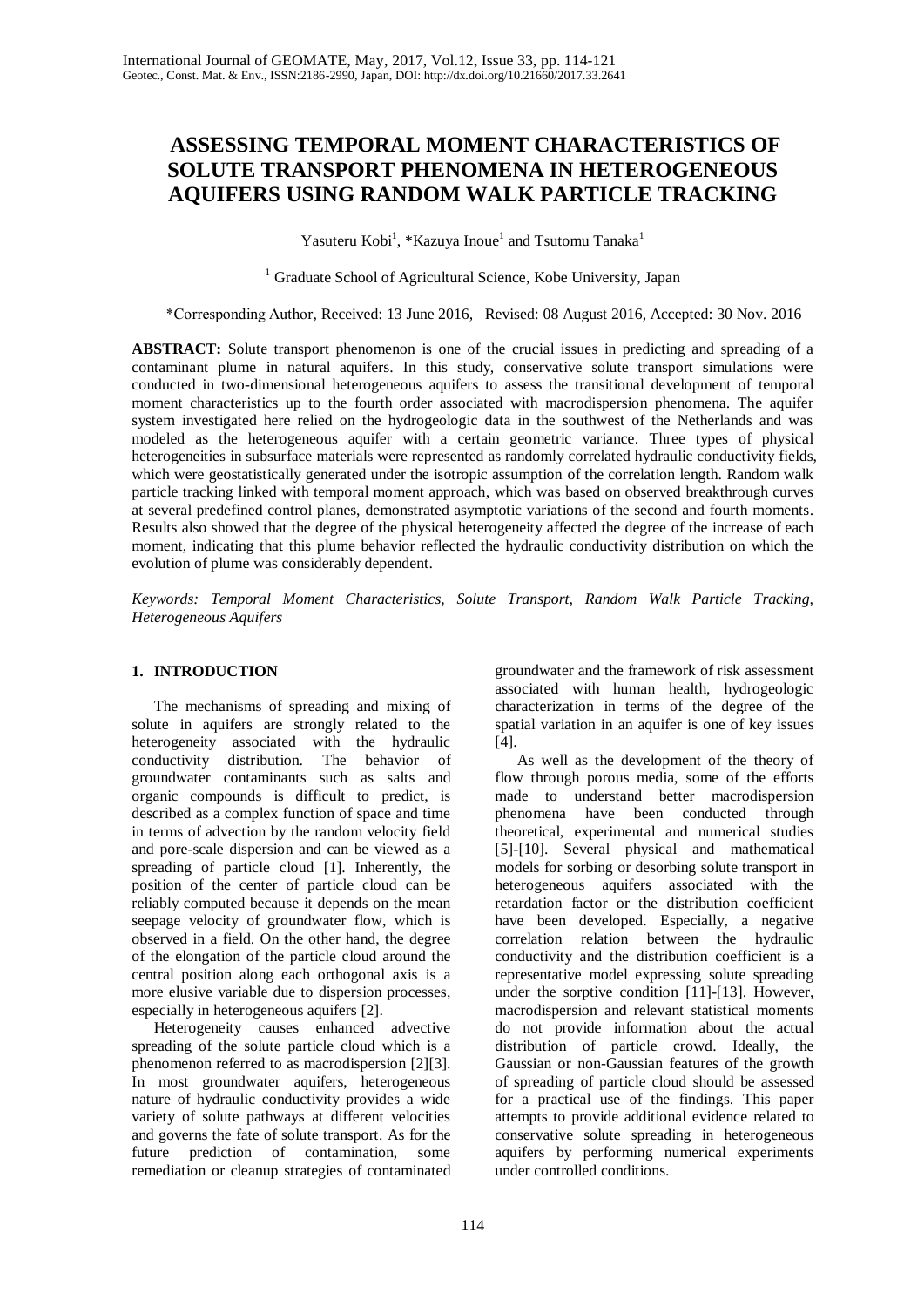

Fig.1 Schematic drawing of the model domain adopted in this study.



Fig. 2 Sketch of solute transport simulations showing the initial location of particles and the control planes.

The objective of this study is to assess the transitional development of moment characteristics up to the fourth order associated with macrodispersion phenomena in conservative solute transport simulations. Based on the hydrogeologic data reported in the Netherlands, random walk particle tracking linked with temporal moment approach is carried out in two-dimensional heterogeneous aquifers. Numerical solute transport experiments are conducted in these aquifers under natural-gradient flow conditions for identifying the four statistical moments in terms of temporal moments of particle arrival times at prescribed control planes. Even with hypothetical sources of contamination in groundwater, the modeling studies shed some light on the complex pathways of contaminates in subsurface systems and the characteristics of solute transport phenomena.

# **2. PROBLEM DESCRIPTION**

**2.1 Site Description and Flow Set-up Configuration**



Fig. 3 Variation of hydraulic conductivity derived from granular analysis [14].

The disposal site of concern is located in the dunes near the Hague in the Netherlands. In 1984 a tracer test was conducted to mainly investigate the feasibility of artificial recharge by means of infiltration wells [14]. Solute transport simulations consider a three-dimensional confined aquifer with uniform flow in the *x*-direction driven by a mean hydraulic gradient equal to 0.005. The size of the flow domain adopted herein extends 270 m in the *x*-direction, 160 m in the *y*-direction and 19.5 m in the *z*-direction as shown Fig. 1. The domain size of interest both in *x* and *y* directions are relatively larger than that in the *z*-direction. Therefore, this study site was treated as a horizontally twodimensional aquifer as shown Fig. 2. Notice that this site is not polluted any contaminants.

The hydraulic conductivity data employed in this study are based on the two vertical cores whose locations are shown as Ra and Rb in Fig.1. Hydraulic conductivity data derived by granular analysis of soil samples are given in Fig. 3 and also the porosity of the aquifer was assumed to be 0.35 [14]. In addition, the hydraulic conductivity and the degree of heterogeneity of this aquifer were set to 0.821 m/day and 0.151, respectively.

In this study, a two-dimensional, logconductivity model with an isotropic exponential covariance function was used to generate 30 realizations of the hydraulic conductivity field using the block kriging with the correlation length of 13 m [15]. As a semi-variogram model, exponential model without the anisotropy was utilized. A few representative realizations showing the physical heterogeneity in terms of the hydraulic conductivity are exhibited in Fig. 4. In addition to the heterogeneity of 0.151, 0.5 and 1.0 of the geometric variance of hydraulic conductivity were employed as relatively higher heterogeneity and relevant 30 realizations were generated in the same manner using the block kriging.

For solute transport simulations, a saturated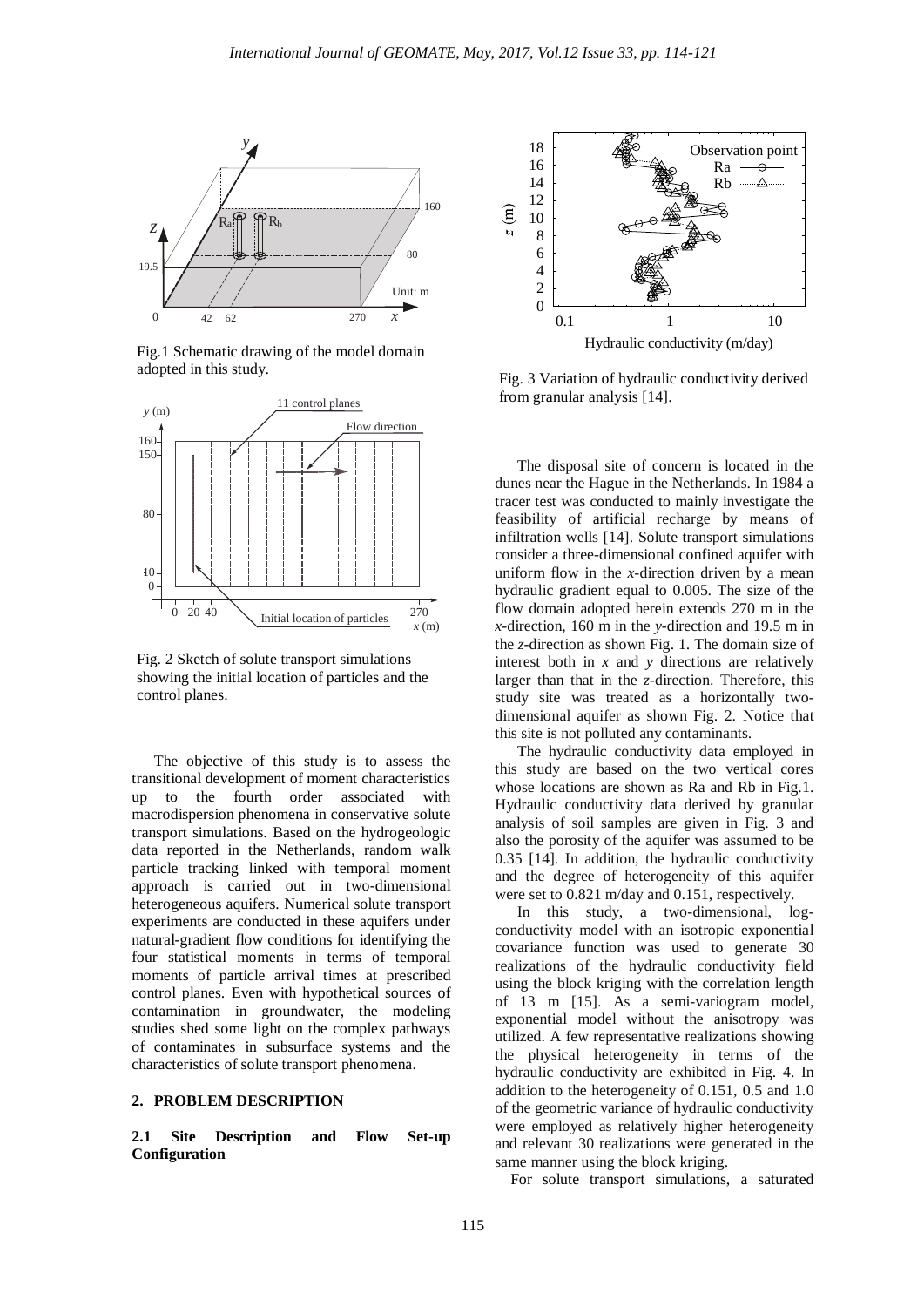

Fig. 4 Representative realizations of ln *K* field with the degree of heterogeneity of 0.151.

velocity field within a heterogeneous porous medium must initially be developed [16].

$$
\nabla \cdot (K(\mathbf{x}) \nabla h) = 0 \tag{1}
$$

where *h* is the hydraulic head at vector location,  $K(\mathbf{x})$  is the hydraulic conductivity at location  $\mathbf{x}$ . Steady fluid flow in this system is described by the Darcy's law:

$$
\mathbf{v}(\mathbf{x}) = -K(\mathbf{x}) \nabla h / n_p \tag{2}
$$

where  $v$  is the pore velocity and  $n_p$  is the porosity. In this study, the porosity in this site is assumed to be equal to the effective porosity. The boundary condition of the Dirichlet type was specified on two sides faces intersecting the plane with  $x = 0$  m (upstream side) and  $x = 270$  m (downstream side), while other sides were treated as no-flow Neumann type boundaries. These boundary conditions provided the establishment of the mean hydraulic gradient of 0.005 and were linked with the finite element method for computing spatial distributions of the hydraulic head and seepage velocity.

# **2.2 Random Walk Particle Tracking**

Particle tracking is a widely applied tool to investigate aquifer characteristics in groundwater flow models and to visualize groundwater injection and pumping from as wells and streams [17]-[19]. Random walk particle tracking (RWPT) is one of the particle tracking techniques and simulates solute transport by partitioning the solute mass into a large number of representative particles. The evolution in time of a particle is driven by a drift term that relates to the advective movement and a superposed Brownian motion responsible for dispersion [20], [21].

Numerical simulation of advective and dispersive mass transport in porous media may proceed over discrete time steps by moving the particles according to the explicit random walk particle tracking algorithm given as Ito interpretation of Langevin equation [14]:

$$
\mathbf{X}_p(t + \Delta t) = \mathbf{X}_p(t) + (\mathbf{v} + \nabla \cdot \mathbf{D})\Delta t + \mathbf{B} \mathbf{\Xi} \sqrt{\Delta t}
$$
\n(3)

where  $\mathbf{X}_p$  is the component of the particle location at time *t*,  $\Delta t$  is the time increment,  $\Xi$  is a vector which contains three normally distributed random numbers with zero mean and unit variance and **D** is the velocity-dependent dispersion tensor as follows [16]:

$$
\mathbf{D} = \left(\alpha_{TH} |\mathbf{v}| + \frac{v_3^2}{|\mathbf{v}|} (\alpha_{TV} - \alpha_{TH}) + D_d \right) \mathbf{I}
$$
  
+  $(\alpha_{TV} - \alpha_{TH}) \left(e_i e_j |\mathbf{v}| - \frac{v_3}{|\mathbf{v}|} (e_i v_j + e_j v_i) \right)$  (4)  
+  $(\alpha_L - \alpha_{TH}) \frac{v_i v_j}{|\mathbf{v}|}$ 

where  $\alpha_L$  is the longitudinal dispersivity,  $\alpha_{TH}$  and  $\alpha_{TV}$  are the horizontal and vertical transverse dispersivities, respectively,  $D_d$  is the diffusion coefficient, **I** is the unit matrix and  $e_i$  is the unit vector in the *z*-direction.

 The displacement matrix **B** in the threedimensional form represents the direction displacement distance for the random process [22],[23]

$$
\mathbf{B} = \begin{bmatrix} \frac{v_1}{|\mathbf{v}|} \sqrt{2\alpha_L |\mathbf{v}|} & \frac{-v_1\sqrt{J}}{\Gamma} & \frac{-v_1v_3\sqrt{2\alpha_{TV}|\mathbf{v}|}}{|\mathbf{v}|\Gamma} \\ \frac{v_2}{|\mathbf{v}|} \sqrt{2\alpha_L |\mathbf{v}|} & \frac{v_1\sqrt{J}}{\Gamma} & \frac{-v_2v_3\sqrt{2\alpha_{TV}|\mathbf{v}|}}{|\mathbf{v}|\Gamma} \\ \frac{v_3}{|\mathbf{v}|} \sqrt{2\alpha_L |\mathbf{v}|} & 0 & \frac{\Gamma \sqrt{2\alpha_{TV}|\mathbf{v}|}}{|\mathbf{v}|} \end{bmatrix}
$$
(5)

$$
\Gamma = \sqrt{v_1^2 + v_2^2}, J = 2\left(\frac{\alpha_{TH}\Gamma^2 + \alpha_{TV}v_3^2}{|\mathbf{v}|}\right)
$$
 (6)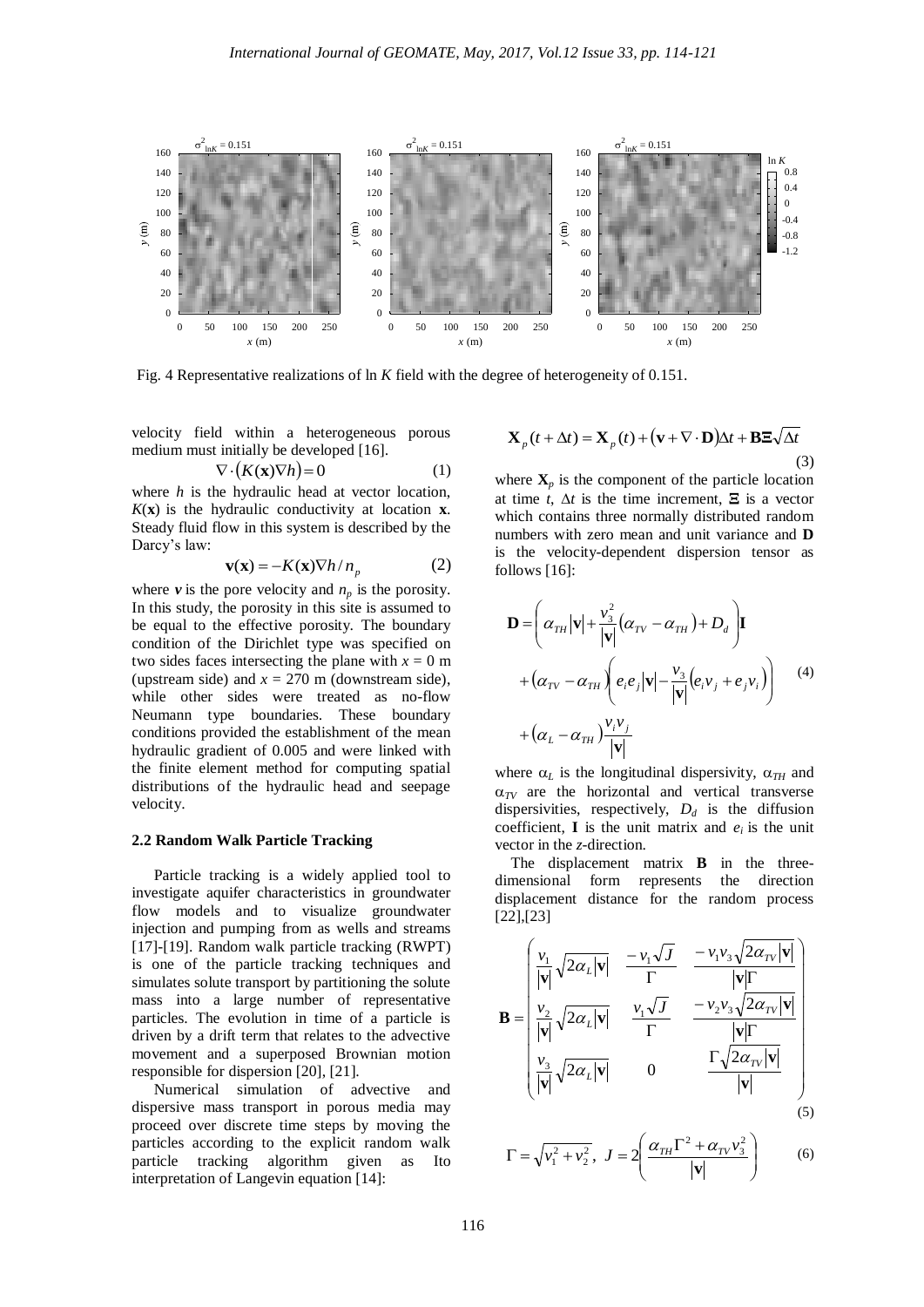Equilibrium sorption using a linear isotherm can be incorporated by replacing the velocity **v** with a retarded velocity  $\mathbf{v}/R$  and **D** with  $\mathbf{D}/R$  in Eq.(3) where *R* is the retardation factor.

# **2.3 Temporal Moment Analysis**

Based on a mass assigned to each particle, temporal moments associated with observed breakthrough curves (BTCs) at prescribed control planes are able to be computed using particle passing time through control planes. An eminent feature of random walk particle tracking is the efficient estimation of temporal moments without calculating solute concentration at a certain location and having to evaluate an entire shape of BTCs [7]. The *n*th normalized absolute temporal moment was calculated as the expected value of the arrival time of a particle at the control plane to the *n*th power [7]:

$$
M_{n,T} = \frac{1}{N_r} \sum_{r=1}^{N_r} \left( \sum_{k=1}^{NP_s} m_p^k \left( t_p^k(x_p) \right)^n / \sum_{k=1}^{NP_s} m_p^k \right)^{(r)}
$$
(7)

where  $M_{n,T}$  is the *n*th normalized absolute temporal moment,  $x_P$  is the mean flow direction coordinate,  $m_p^k$  is the mass assigned to the *k*th particle,  $t_p^k$  is the first arrival passage time of the *k*th particle, *NP<sup>s</sup>* is the total number of particles arrived at the *xP*-control plane, *N<sup>r</sup>* is the total number of realizations and *r* with the brackets means the corresponding realization number. As shown in Eq.(7), ensemble of corresponding temporal moments was taken among all realizations.

The *n*th normalized central temporal moment is calculated using relationship between central and absolute temporal moments.

$$
\Lambda_{n,T} = \sum_{r=0}^{n} {n \choose r} M_{n-r,T}(x_p) \left(-M_{1,T}(x_p)\right)^r \tag{8}
$$

where  $\Lambda_{n,T}$  is the *n*th normalized central temporal moment.

The third and the fourth central temporal moments can also be expressed by means of the coefficients of skewness and kurtosis, respectively, which measure the asymmetry and relative peakedness of the BTCs as compared with a Gaussian distribution [7]

$$
C_{s} = \Lambda_{3,T} \sqrt{[\Lambda_{2,T}]}^{3/2}
$$
 (9)

$$
C_K = \Lambda_{4,T} / [\Lambda_{2,T}]^2 - 3
$$
 (10)

where is  $C_S$  is the skewness and  $C_K$  is the kurtosis. With the above definitions, a Gaussian BTC leads to zero skewness and kurtosis. Parameters used in this analysis are listed in Table 1.

Table 1 Parameters used in RWPT

| Parameter                     | Description                        | Value |
|-------------------------------|------------------------------------|-------|
| Random walk particle tracking |                                    |       |
| $NP(-)$                       | Number of particles                | 20000 |
| $\Delta t$ (day)              | Time step                          | 1     |
| <i>Transport parameters</i>   |                                    |       |
| $\alpha$ <sub>L</sub> $(m)$   | Longitudinal<br>dispersivity       | 0.02  |
| $\alpha_{TH}$ (m)             | Transverse dispersivity            | 0.005 |
| $D_d$ (m <sup>2</sup> /day)   | Effective diffusion<br>coefficient | 0     |
| $R(-)$                        | <b>Retardation factor</b>          | 1.0   |
| $J(\cdot)$                    | Hydraulic gradient                 | 0.005 |
| $n_p(\cdot)$                  | Porosity                           | 0.35  |
| Heterogeneous flow field      |                                    |       |
| Model                         | Exponential                        |       |
| $\lambda$ (m)                 | Correlation length                 | 13    |

# **3. RESULTS AND DISCUSSION**

# **3.1 Random Walk Particle Tracking Implementations**

In all simulations, RWPT algorithms stated above were repeatedly performed under the prescribed flow conditions while finite element model was the computational framework for expressing the velocity vector at all locations in the model domain. As an initial pulse input, the number of particles used to represent the solute crowd was set to 20000 with a constant mass of the unit gram per one particle. All particles were stochastically applied under the condition of the uniform distribution within the initial injection line shown in Fig. 2. Additionally, longitudinal dispersivity and transverse dispersivities were chosen to be 0.02 m and 0.005 m, respectively, which were based on the data reported in the literature [14]. To simplify the problem, a particle was assumed to be conservative and not to have the adsorptive nature, leading to 1 of the retardation factor.

Representative three results of mass BTCs divided by the total mass at three control planes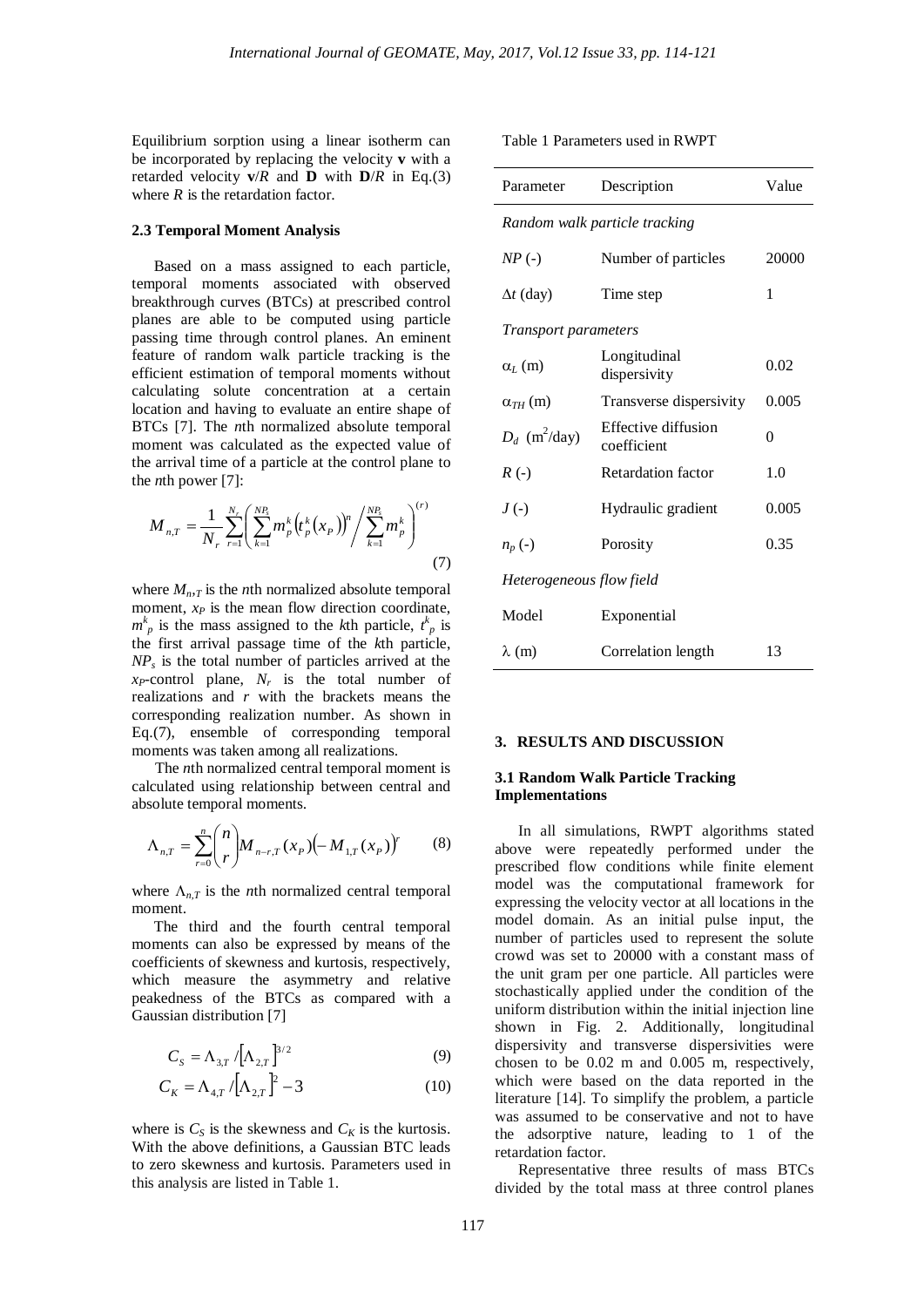

Fig. 5 Representative breakthrough curves measured at three control planes.



Fig. 6 Particle cloud distributions at initial (*t*=0), 100 and 1000 days. This figure is based on a single realization.

are exhibited in Fig. 5. A time series mass variation at control planes indicates that breakthrough curves exhibit a Gaussian-like shape regardless of the location of a control plane. To visualize a particle cloud variation, particle clouds at different three times for a single realization are shown in Fig. 6. A line type source varies its distribution cloud according to the hydraulic conductivity distribution during the course of transport. The first to the fourth moments, which were taken as ensemble average values for all realizations, were assessed to elucidate the temporal moment characteristics in BTCs and the transport property in heterogeneous aquifers.

#### **3.2 First-Order Temporal Moments**

Ensemble of first-order temporal moments obtained from Eq.(7) and Eq.(8) for all realizations is shown in Fig. 7 as a function of the distance to the control plane from the source for different degrees of heterogeneity. The results of first



Fig. 7 Variation of the first-order temporal moments estimated from BTCs at 11 control planes.



Fig. 8 Fraction of particle positions. Closed symbols are the fraction of particles at day=100 and open symbols are at day=1000.

temporal moments correspond to the mean arrival time of solute particles during the migration, demonstrating that the degree of heterogeneity little influences on the mean arrival time. In order to visualize this point, the fraction of particle positions along *x*-direction at elapsed times *t*=100 and 1000 days after the particle release is depicted in Fig. 8. In this figure, all distributed particles in the entire domain were projected onto the *x*-axis and were counted with the interval of 10 m according to the particle locations. The positions of the peak of the fraction are almost identical despite of the degree of heterogeneity, indicating the validity of the outcomes of the first-order temporal moments. Also, the variation of the fraction of particle exhibits the difference of the absolute values of the fraction of particle and depends on the degree of heterogeneity. The difference of the peak values attributes to the solute transport nature as the degree of solute spreading increases with the increase of the heterogeneity. This point leads to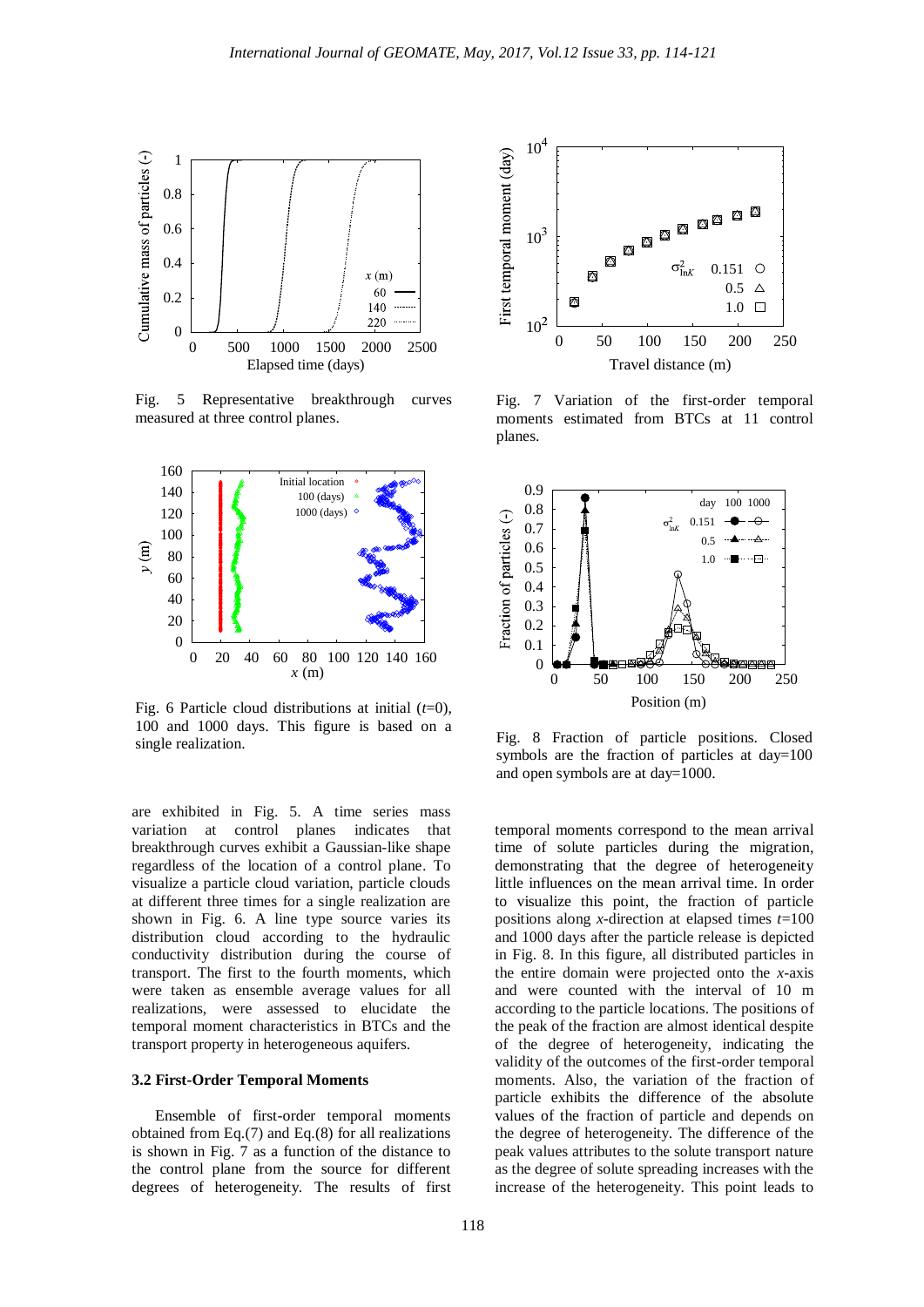

Fig. 9 Results of the second-order temporal moments estimated from ensemble average BTCs at 11 control planes in three aquifers with different heterogeneities.

the difference of the macrodispersion phenomena in heterogeneous porous media [3],[9].

#### **3.3 Second-Order Temporal Moments**

Figure 9 provides the results of the secondorder temporal moments, which are used to gauge the size of a particle cloud in a given direction and determine the rate of growth with the increase of the transport displacement. In this figure, the error bars are illustrated to show the variance of ensemble of all realizations. It can be seen that values of the second-order temporal moments increase nonlinearly in all heterogeneities while the magnitude of the variance shown as bars remains almost constant during the transport.

At large travel distance, second-order temporal moments gradually approach certain values whereas an asymptotic value depends on the degree of heterogeneity. As aforementioned above, the difference of the absolute values of secondorder temporal moments results in the difference of the degree of macrodispersion. Moreover, the larger the values of second-order temporal moments grow, the larger likely the outcomes of macrodispersivity become [10],[24],[25].

# **3.4 Third-Order Temporal Moments**

The approach of temporal moments is an efficient tool for characterizing solute transport, especially in high-order temporal moments due to long tails of the BTC with small concentrations. The study of third and fourth moments of BTCs is a crucial step toward characterizing the shape of the BTC not only Gaussian but non-Gaussian [25],[26]. RWPT can provide accurate estimates of the third and fourth central temporal moments



Fig. 10 Results of the skewness of ensemble average BTCs as a function of travel distance in three aquifers with different heterogeneities.

under the influence of heterogeneity of BTCs. Results are expressed by means of the skewness and kurtosis, which measure the asymmetry and peakedness of the BTCs, respectively.

The results of the skewness estimated from ensemble average BTCs as a function of travel distance of particle cloud are plotted in Figure 10. At small travel distances, the decrease rate is fast as pointed out by Fernàndez-Garcia et al. [7]. The values of the skewness decrease with the increase of travel distance and approach the value of zero or non-zero. This may attribute the Wiener process of Eq.(3) in terms of Ito interpretation and Markov process where future movement of a particle depends only on where the particle is, not the history of particle transport pathways. However, non-zero nature of the skewness values under the travel distance of interest appears to be persistent. Moreover, somewhat fluctuation of values at a relatively large distance occurs, suggesting the need in terms of a longer transport phenomenon under the larger correlation scales in heterogeneous aquifers.

#### **3.5 Fourth-Order Temporal Moments**

Figure 11 presents the variation of the kurtosis as a function of travel distance from the source estimated from ensemble average BTCs. Kurtosis expresses the relative peakedness or flatness of a distribution relative to a normal distribution where positive values indicate a relatively peaked distribution. The values of the kurtosis of the BTCs decrease with the increase of travel distance, leading to a Gaussian-like particle distribution. Like the results of skewness shown in Fig. 10, at small distances, the larger decrease appears and gradually dissipates over the course of travel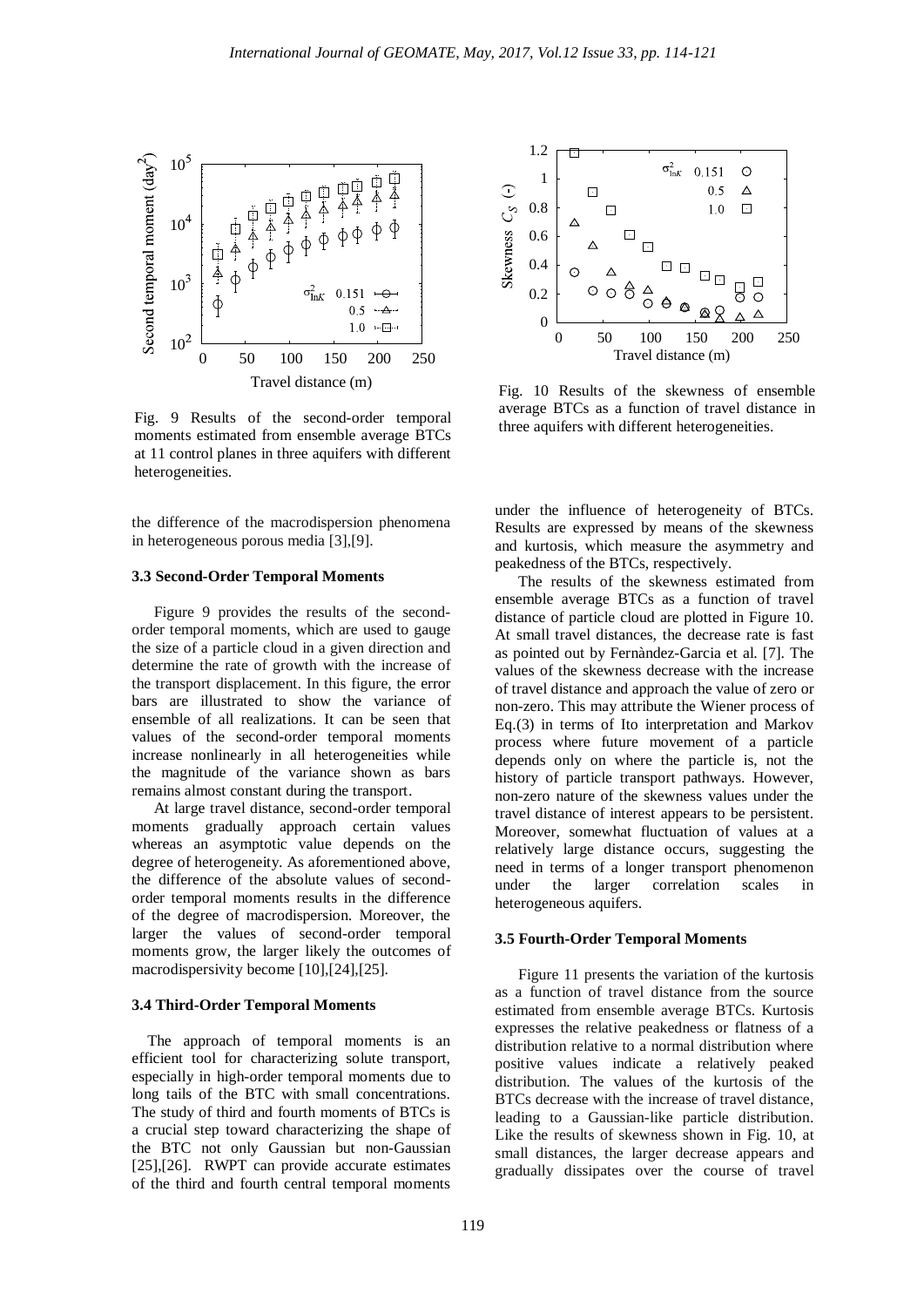distances. This tendency agrees with earlier work [7], suggesting the reliability of estimates.

It is interesting to note that although these deviations in skewness and kurtosis from the values corresponding to a Gaussian distribution increase with the increase of the heterogeneity, the influence of the degree of heterogeneity on the evolution of the kurtosis coefficient gradually dissipates at larger travel distances. This point is similar to the results of the third temporal moments.

# **4. CONCLUSION**

In this study, temporal moment characteristics associated with conservative solute transport phenomena in heterogeneous two-dimensional aquifers were evaluated using the random walk particle tracking linked with the temporal moment approach. The following findings have been clarified.

- 1. Non-dependency of the mean arrival times on the degree of heterogeneity was confirmed through the result of first-order temporal moments.
- 2. The values of the second-order temporal moment approach a constant value according to the degree of heterogeneity.
- 3. It was observed that skewness and kurtosis decrease with the increase of the travel distance. This point reflects that the shape of the distribution of the particles become Gaussian-like shape far away from the source.

 In natural aquifers, the system strives to attain equilibrium between adsorbed and desorbed phases referred to as sorption. A nonlinear evolution of particle cloud and a long tailing of BTC may be of importance to significantly characterize the sorptive particle transport phenomena.

# **5. ACKNOWLEDGEMENTS**

Part of this study was funded by JSPS (16K07941).

#### **6. REFERENCES**

- [1] Dagan G, "Solute transport in heterogeneous porous formations", J. Fluid Mech., 145, 1984, pp.151-177.
- [2] Dagan G, Fiori A, "The influence of porescale dispersion on concentration statistical moments in transport through heterogeneous aquifers", Water Resour. Res., 33(7), 1997, pp.1595-1605.
- [3] Gelhar LW, Welty C, Rehfeldt KW, "A critical review of data on field-scale



Fig. 11 Results of the kurtosis of ensemble average BTCs as a function of travel distance in three aquifers with different heterogeneities.

dispersion in aquifers", Water Resour. Res., 28(7), 1992, pp.1955-1974.

- [4] Kitanidis PK, "Prediction by the method of moments in a heterogeneous formation", J. Hydrol., 102, 1988, pp.453-473.
- [5] Dagan G, "Theory of solute transport by groundwater", J. Fluid Mech., 145, 1984, pp.151-177.
- [6] McNeil JD, Oldenborger GA, Schincariol RA, "Quantitative imaging of contaminant distributions in heterogeneous porous media laboratory experiments", J. Contam. Hydrol., 84, 2006, pp.36-54.
- [7] Fernàndez-Garcia D, Illangasekare TH, Rajaram H, "Difference in the scaledependence of dispersivity estimated from temporal and spatial moments in chemically and physically heterogeneous porous media", Adv. Water Resour, 28, 2005, pp.745-759.
- [8] Beaudoin A, de Dreuzy J-R, "Numerical assessment of 3-D macrodispersion in heterogeneous porous media", Water Resour. Res., 49, 2013, pp.2489-2496.
- [9] Inoue K, Fujiwara T, Kurasawa T, Tanaka T, "Quantification of solute macrodispersion phenomena and local heterogeneity using intermediate-scale solute transport experiments in heterogeneous porous formations", J. JSCE A(2), 70(2), 2015, pp.691-702 (in Japanese) .
- [10]Inoue K, Fujiwara T, Tanaka T, "Identifying solute dispersivity in unsaturated porous media using a non-intrusive technique", Inter. J. GEOMATE, 5, 2013, pp.743-748.
- [11]Chrysikopoulos CV, Kitanidis PK, Roberts PV, "Macrodispersion of sorbing solute in heterogeneous porous formations with spatially periodic retardation factor and